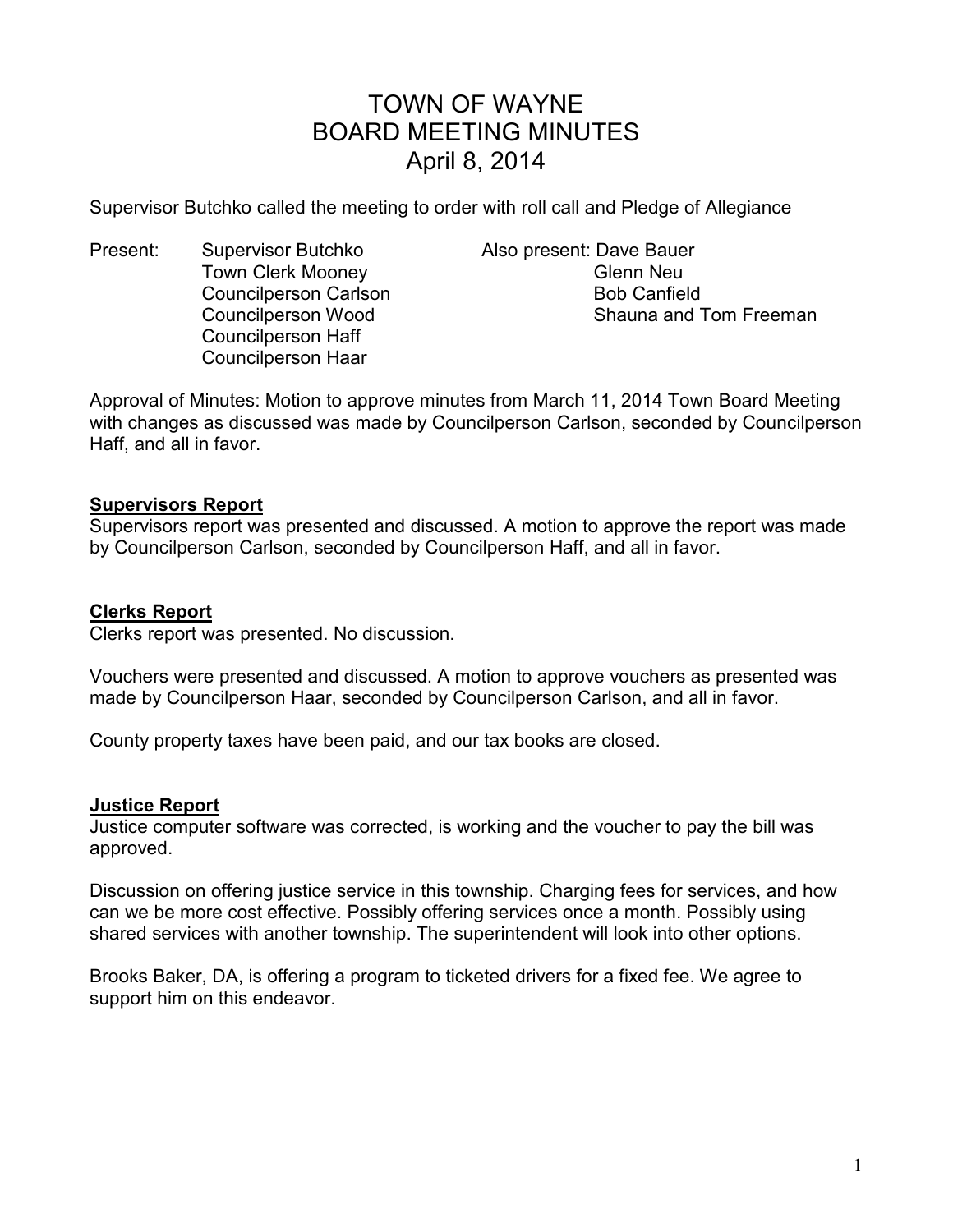## **Highway Superintendent Report**

Journal was reviewed and discussed.

Town Clean Up day is May  $24^{th}$ ,  $9 - 3$ pm. We will be able to recycle electronics.

Request of a road name sign at corner of Grove Springs and Silsbee. Superintendent will look into it.

Mowing contract with DPW. We will not accept it, it's too expensive.

## **Property Assessor Report**

Will be here next month for report. Supervisor had discussion with Mr. Oliver regarding taking over the assessor's position and incorporating it into multiple townships. Will discuss in more detail at next board meeting.

Grievance day is April 28<sup>th</sup>.

#### **Code & Zoning Officer**

Review of report as submitted.

#### **Planning Board Report**

LUR rewrite we submitted to an attorney for review. This attorney was unable to complete the project, and returned the plan and the funds. Mr. Neu to explore other options to have someone else to review it.

Activity on the hydroplant update by Tom Freeman. Mr. Kevin Bruckner will do an appraisal for \$2500 and could have it completed mid-May. A public permissive referendum will be posted in the newspaper to allow us use the money out of fund H3 to cover the cost of the appraisal. A motion was made by Councilperson Carlson to approve the referendum. Seconded by Councilperson Haar. All in favor.

#### **Dog Control Officer**

Report was reviewed and discussed. This officer has done such a great job, that we'd love to have her stay in the position.

#### **History Group**

Review of report as submitted.

#### **Unfinished Business**

The Town has been released by the Supreme Court of not being involved in the Gigliello vs Sylvan Beach Association case.